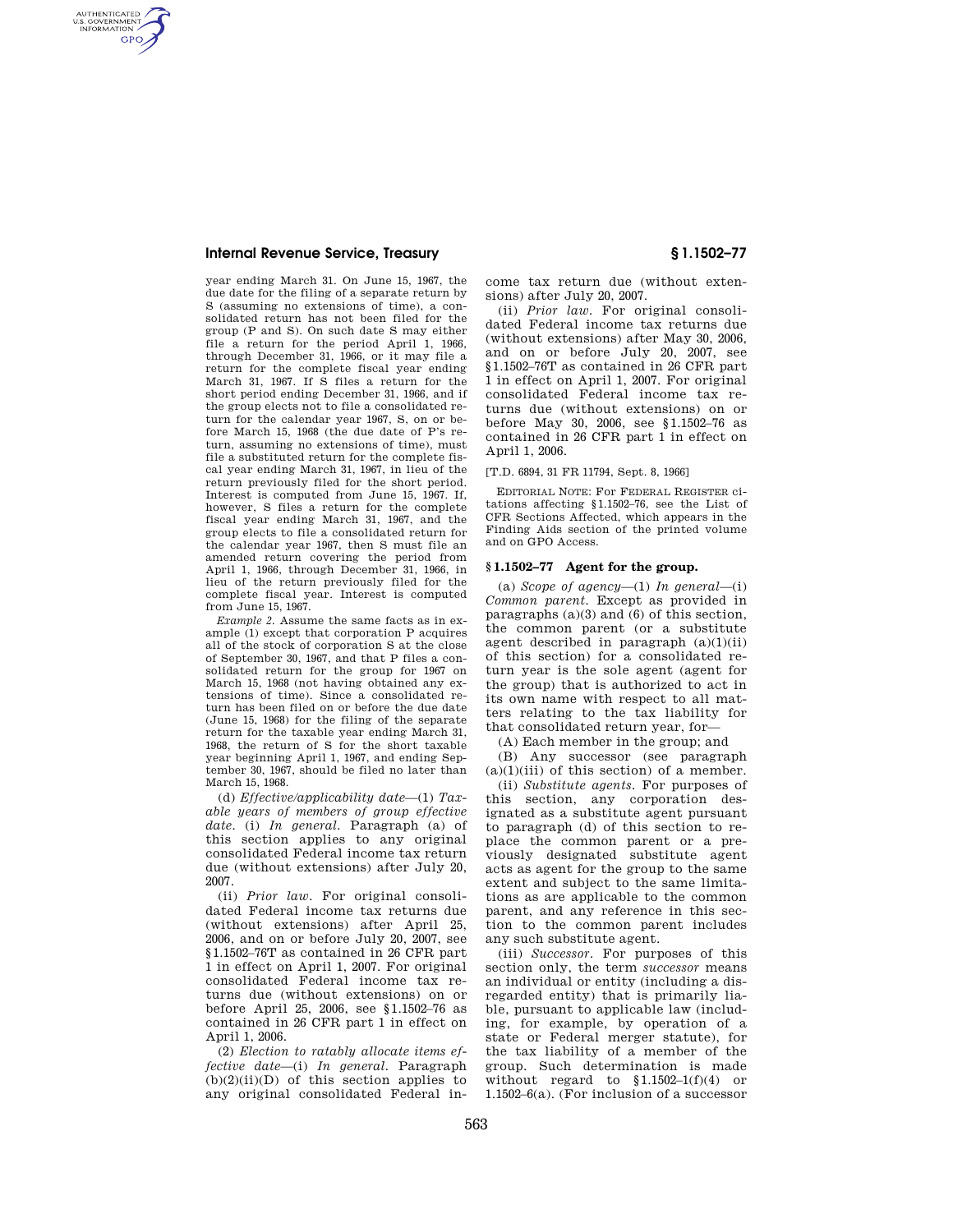in references to a subsidiary or member, see paragraph  $(c)(2)$  of this section.)

(iv) *Disregarded entity.* If a subsidiary of a group becomes, or its successor is or becomes, a disregarded entity for Federal tax purposes, the common parent continues to serve as the agent with respect to that subsidiary's tax liability under §1.1502–6 for consolidated return years during which it was included in the group, even though the entity generally is not treated as a person separate from its owner for Federal tax purposes.

(v) *Transferee liability.* For purposes of assessing, paying and collecting transferee liability, any exercise of or reliance on the common parent's agency authority pursuant to this section is binding on a transferee (or subsequent transferees) of a member, regardless of whether the member's existence terminates prior to such exercise or reliance.

(vi) *Purported common parent.* If any corporation files a consolidated return purporting to be the common parent of a consolidated group but is subsequently determined not to have been the common parent of the claimed group, that corporation is treated, to the extent necessary to avoid prejudice to the Commissioner, as if it were the common parent.

(2) *Examples of matters subject to agency.* With respect to any consolidated return year for which it is the common parent—

(i) The common parent makes any election (or similar choice of a permissible option) that is available to a subsidiary in the computation of its separate taxable income, and any change in an election (or similar choice of a permissible option) previously made by or for a subsidiary, including, for example, a request to change a subsidiary's method or period of accounting;

(ii) All correspondence concerning the income tax liability for the consolidated return year is carried on directly with the common parent;

(iii) The common parent files for all extensions of time, including extensions of time for payment of tax under section 6164, and any extension so filed is considered as having been filed by each member;

# **§ 1.1502–77 26 CFR Ch. I (4–1–10 Edition)**

(iv) The common parent gives waivers, gives bonds, and executes closing agreements, offers in compromise, and all other documents, and any waiver or bond so given, or agreement, offer in compromise, or any other document so executed, is considered as having also been given or executed by each member;

(v) The common parent files claims for refund, and any refund is made directly to and in the name of the common parent and discharges any liability of the Government to any member with respect to such refund;

(vi) The common parent takes any action on behalf of a member of the group with respect to a foreign corporation, for example, elections by, and changes to the method of accounting of, a controlled foreign corporation in accordance with  $$1.964-1(c)(3);$ 

(vii) Notices of claim disallowance are mailed only to the common parent, and the mailing to the common parent is considered as a mailing to each member;

(viii) Notices of deficiencies are mailed only to the common parent (except as provided in paragraph (b) of this section), and the mailing to the common parent is considered as a mailing to each member;

(ix) Notices of final partnership administrative adjustment under section 6223 with respect to any partnership in which a member of the group is a partner may be mailed to the common parent, and, if so, the mailing to the common parent is considered as a mailing to each member that is a partner entitled to receive such notice (for other<br>rules regarding partnership prorules regarding partnership proceedings, see paragraphs  $(a)(3)(v)$  and  $(a)(6)(iii)$  of this section);

(x) The common parent files petitions and conducts proceedings before the United States Tax Court, and any such petition is considered as also having been filed by each member;

(xi) Any assessment of tax may be made in the name of the common parent, and an assessment naming the common parent is considered as an assessment with respect to each member; and

(xii) Notice and demand for payment of taxes is given only to the common parent, and such notice and demand is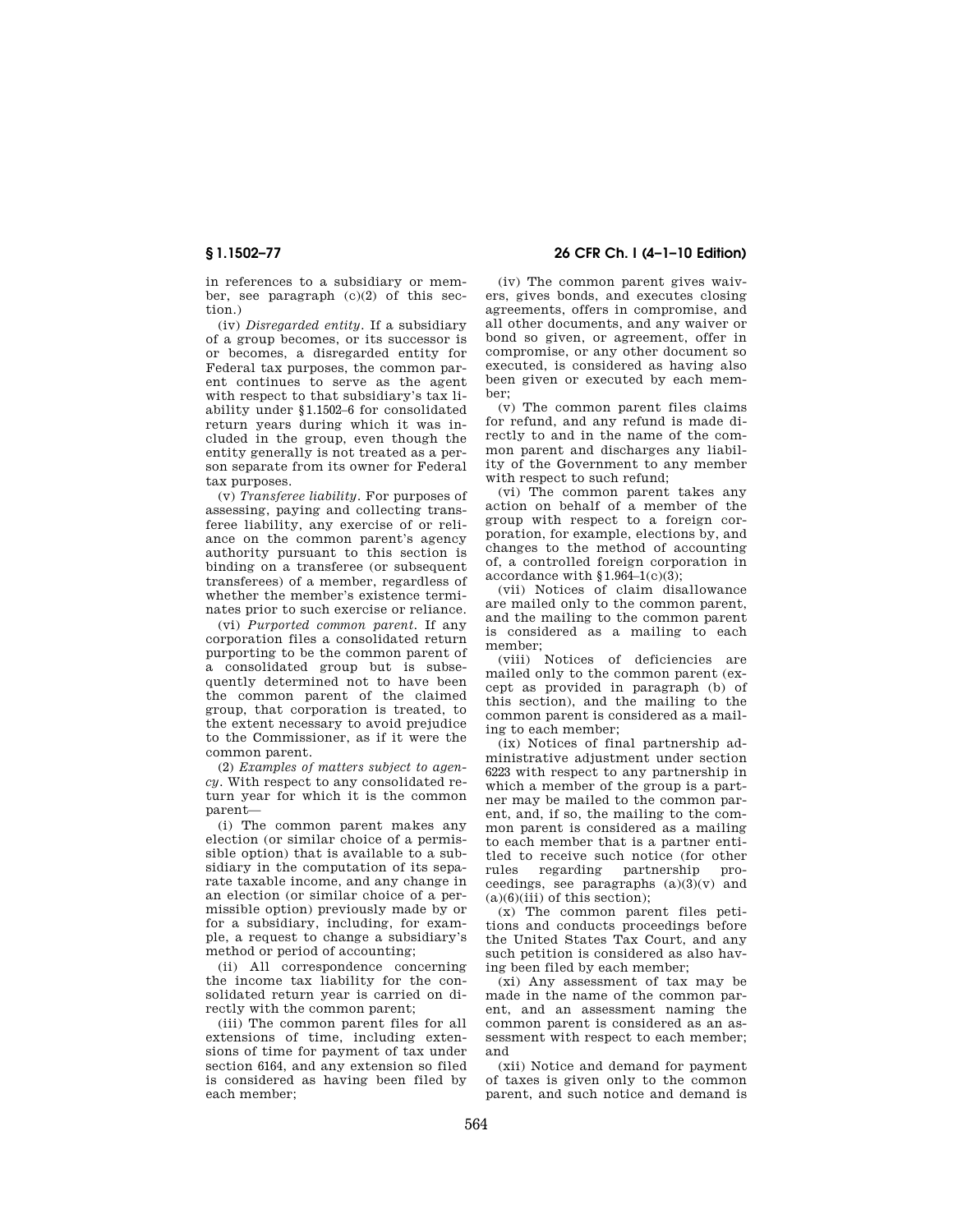considered as a notice and demand to each member.

(3) *Matters reserved to subsidiaries.* Except as provided in this paragraph  $(a)(3)$  and paragraph  $(a)(6)$  of this section, no subsidiary has authority to act for or to represent itself in any matter related to the tax liability for the consolidated return year. The following matters, however, are reserved exclusively to each subsidiary—

(i) The making of the consent required by  $$1.1502-75(a)(1);$ 

(ii) Any action with respect to the subsidiary's liability for a federal tax other than the income tax imposed by chapter 1 of the Internal Revenue Code (including, for example, employment taxes under chapters 21 through 25 of the Internal Revenue Code, and miscellaneous excise taxes under chapters 31 through 47 of the Internal Revenue Code);

(iii) The making of an election under section 936(e);

(iv) The making of an election to be treated as a DISC under §1.992–2; and

(v) Any actions by a subsidiary acting as tax matters partner under sections 6221 through 6234 and the accompanying regulations (but see paragraph  $(a)(2)(ix)$  of this section regarding the mailing of a final partnership administrative adjustment to the common parent).

(4) *Term of agency*—(i) *In general.* Except as provided in paragraph  $(a)(4)(iii)$ of this section, the common parent for the consolidated return year remains the agent for the group with respect to that year until the common parent's existence terminates, regardless of whether one or more subsidiaries in that year cease to be members of the group, whether the group files a consolidated return for any subsequent year, whether the common parent ceases to be the common parent or a member of the group in any subsequent year, or whether the group continues pursuant to §1.1502–75(d) with a new common parent in any subsequent year.

(ii) *Replacement of substitute agent designated by Commissioner.* If the Commissioner replaces a previously designated substitute agent pursuant to paragraph (d)(3)(ii) of this section, the replaced substitute agent ceases to be the agent after the Commissioner designates another substitute agent.

(iii) *New common parent after a group structure change.* If the group continues in existence with a new common parent pursuant to §1.1502–75(d) during a consolidated return year, the common parent at the beginning of the year is the agent for the group through the date of the §1.1502–75(d) transaction, and the new common parent becomes the agent for the group beginning the day after the transaction, at which time it becomes the agent for the group with respect to the entire consolidated return year (including the period through the date of the transaction) and the former common parent is no longer the agent for that year.

(5) *Identifying members in notice of a lien.* Notwithstanding any other provisions of this paragraph (a), any notice of a lien, any levy or any other proceeding to collect the amount of any assessment, after the assessment has been made, must name the entity from which such collection is to be made.

(6) *Direct dealing with a member*—(i) *Several liability.* The Commissioner may, upon issuing to the common parent written notice that expressly invokes the authority of this provision, deal directly with any member of the group with respect to its liability under §1.1502–6 for the consolidated tax of the group, in which event such member has sole authority to act for itself with respect to that liability. However, if the Commissioner believes or has reason to believe that the existence of the common parent has terminated, he may, if he deems it advisable, deal directly with any member with respect to that member's liability under §1.1502–6 without giving the notice required by this provision.

(ii) *Information requests.* The Commissioner may, upon informing the common parent, request information relevant to the consolidated tax liability from any member of the group. However, if the Commissioner believes or has reason to believe that the existence of the common parent has terminated, he may request such information from any member of the group without informing the common parent.

(iii) *Members as partners in partnerships.* The Commissioner generally will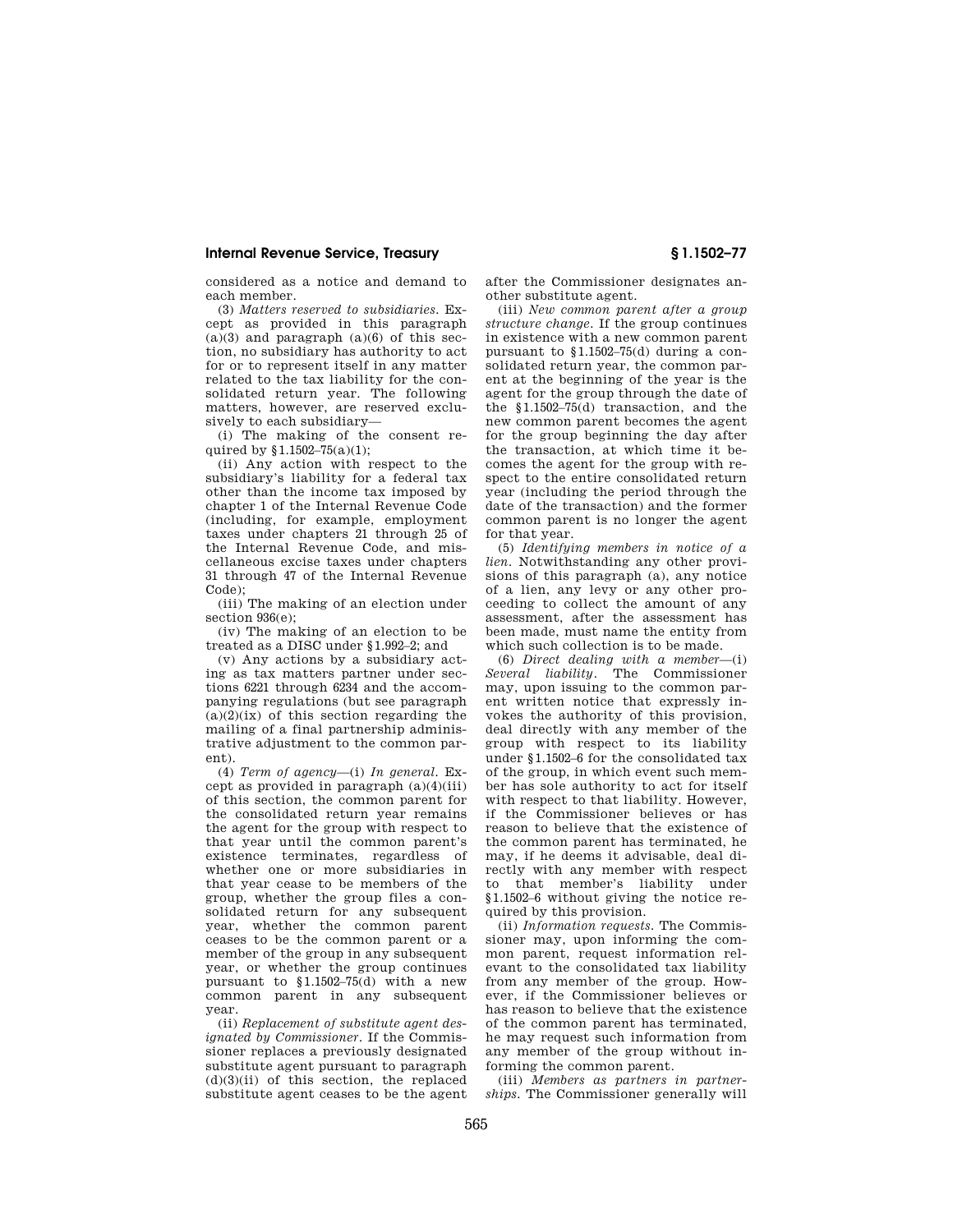deal directly with any member in its capacity as a partner of a partnership that is subject to the provisions of sections 6221 through 6234 and the accompanying regulations (but see paragraph  $(a)(2)(ix)$  of this section regarding the mailing of a final partnership administrative adjustment to the common parent). However, if requested to do so in accordance with the provisions of §301.6223(c)–1(b) of this chapter, the Commissioner may deal with the common parent as agent for such member on any matter related to the partnership, except in regards to a settlement under section 6224(c) and except to the extent the member acts as tax matters partner of the partnership.

(b) *Copy of notice of deficiency to entity that has ceased to be a member of the group.* An entity that ceases to be a member of the group during or after a consolidated return year may file a written notice of that fact with the Commissioner and request a copy of any notice of deficiency with respect to the tax for a consolidated return year during which the entity was a member, or a copy of any notice and demand for payment of such deficiency, or both. Such filing does not limit the scope of the agency of the common parent provided for in paragraph (a) of this section. Any failure by the Commissioner to comply with such request does not limit an entity's tax liability under §1.1502–6. For purposes of this paragraph (b), references to an entity include a successor of such entity.

(c) *References to member or subsidiary.*  For purposes of this section, all references to a member or subsidiary for a consolidated return year include—

(1) Each corporation that was a member of the group during any part of such year (except that any reference to a subsidiary does not include the common parent);

(2) Except as indicated otherwise, a successor (as defined in paragraph  $(a)(1)(iii)$  of this section) of any corporation described in paragraph  $(c)(1)$ of this section; and

(3) Each corporation whose income was included in the consolidated return for such year, notwithstanding that the tax liability of such corporation should have been computed on the basis of a separate return, or as a member of an-

**§ 1.1502–77 26 CFR Ch. I (4–1–10 Edition)** 

other consolidated group, under the provisions of §1.1502–75.

(d) *Termination of common parent*—(1) *Designation of substitute agent by common parent.* (i) If the common parent's existence terminates, it may designate a substitute agent for the group and notify the Commissioner, as provided in this paragraph (d)(1).

(A) Subject to the Commissioner's approval under paragraph (d)(1)(ii) of this section, before the common parent's existence terminates, the common parent may designate, for each consolidated return year for which it is the common parent and for which the period of limitations either for assessment, for collection after assessment, or for claiming a credit or refund has not expired, one of the following to act as substitute agent in its place—

(*1*) Any corporation that was a member of the group during any part of the consolidated return year and, except as provided in paragraph (e)(3)(ii) of this section, has not subsequently been disregarded as an entity separate from its owner or reclassified as a partnership for Federal tax purposes; or

(*2*) Any successor (as defined in para $graph (a)(1)(iii)$  of this section) of such a corporation or of the common parent that is a domestic corporation (and, except as provided in paragraph (e)(3)(ii) of this section, is not disregarded as an entity separate from its owner or classified as a partnership for Federal tax purposes), including a corporation that will become a successor at the time that the common parent's existence terminates.

(B) The common parent must notify the Commissioner in writing (under procedures prescribed by the Commissioner) of the designation and provide the following—

(*1*) An agreement executed by the designated corporation agreeing to serve as the group's substitute agent; and

(*2*) If the designated corporation was not itself a member of the group during the consolidated return year (because the designated corporation is a successor of a member of the group for the consolidated return year), a statement by the designated corporation acknowledging that it is or will be primarily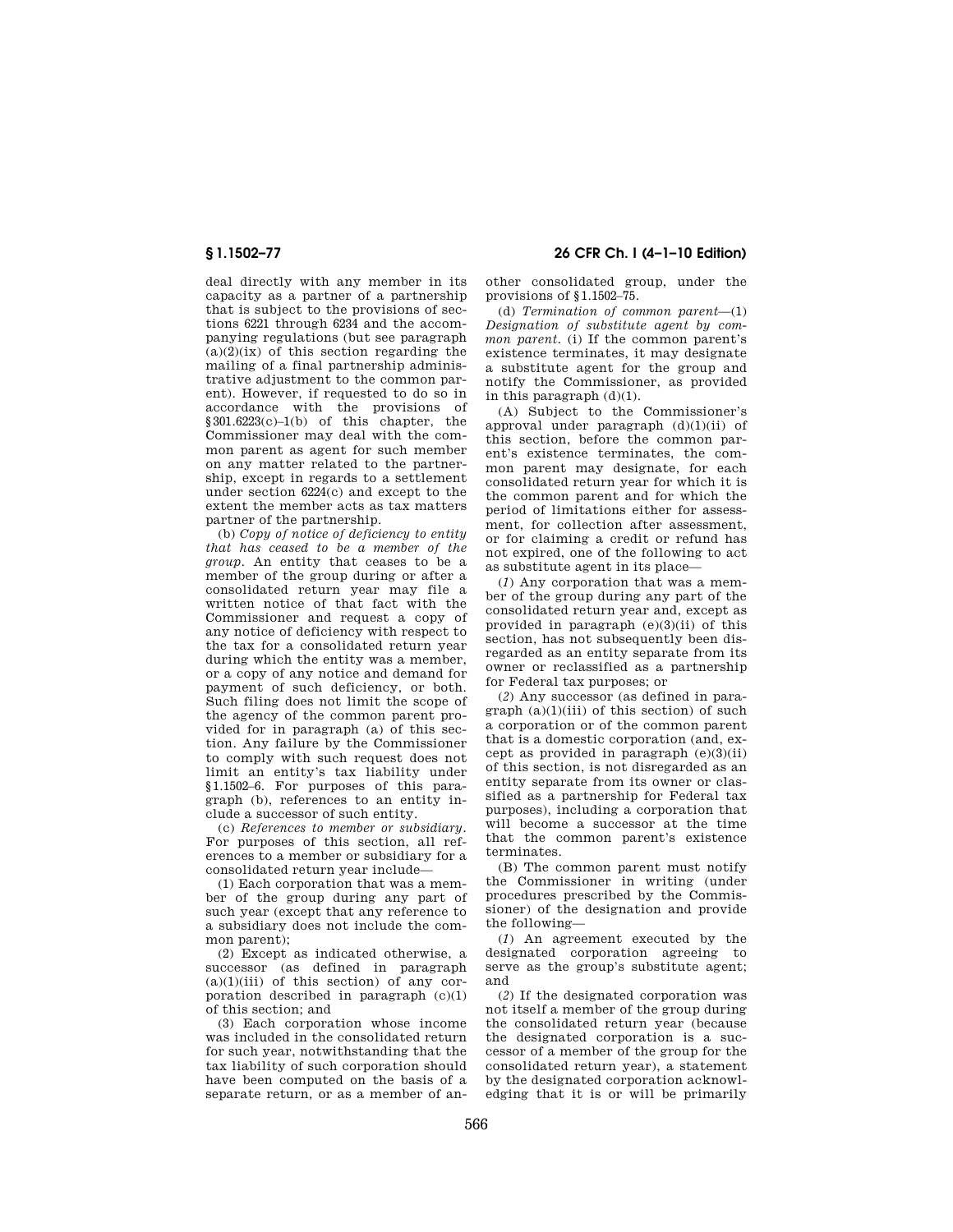liable for the consolidated tax as a successor of a member.

(ii) A designation under paragraph  $(d)(1)(i)(A)$  of this section does not apply unless and until it is approved by the Commissioner. The Commissioner's approval of such a designation is not effective before the existence of the common parent terminates.

(2) *Default substitute agent.* If the common parent fails to designate a substitute agent for the group before its existence terminates and if the common parent has a single successor that is a domestic corporation, such successor becomes the substitute agent for the group upon termination of the common parent's existence. However, see paragraph (d)(4) of this section regarding the consequences of the successor's failure to notify the Commissioner of its status as default substitute agent in accordance with procedures established by the Commissioner.

(3) *Designation by the Commissioner.* (i) In the event the common parent's existence terminates and no designation is made and approved under paragraph  $(d)(1)$  of this section and the Commissioner believes or has reason to believe that there is no successor of the common parent that satisfies the requirements of paragraph  $(d)(2)$  of this section (or the Commissioner believes or has reason to believe there is such a successor but has no last known address on file for such successor), the Commissioner may, at any time, with or without a request from any member of the group, designate a corporation described in paragraph  $(d)(1)(i)(A)$  of this section to act as the substitute agent. The Commissioner will notify the designated substitute agent in writing of its designation, and the designation is effective upon receipt by the designated substitute agent of such notice. The designated substitute agent must give notice of the designation to each corporation that was a member of the group during any part of the consolidated return year, but a failure by the designated substitute agent to notify any such member of the group does not invalidate the designation.

(ii) At the request of any member, the Commissioner may, but is not required to, replace a substitute agent previously designated under paragraph

(d)(3)(i) of this section with another corporation described in paragraph  $(d)(1)(i)(A)$  of this section.

(4) *Absence of designation or notification of default substitute agent.* Until a designation of a substitute agent for the group under paragraph (d)(1) of this section has become effective, the Commissioner has received notification in accordance with procedures established by the Commissioner that a successor qualifying under paragraph (d)(2) of this section has become the substitute agent by default, or the Commissioner has designated a substitute agent under paragraph  $(d)(3)$  of this section—

(i) Any notice of deficiency or other communication mailed to the common parent, even if no longer in existence, is considered as having been properly mailed to the agent for the group; and

(ii) The Commissioner is not required to act on any communication (including, for example, a claim for refund) submitted on behalf of the group by any person other than the common parent (including a successor of the common parent qualifying as a default substitute agent under paragraph (d)(2) of this section).

(e) *Termination of a corporation's existence*—(1) *In general.* For purposes of paragraphs  $(a)(1)(v)$ ,  $(a)(4)(i)$ ,  $(d)$ , and  $(j)$ of this section, the existence of a corporation is deemed to terminate if—

(i) Its existence terminates under applicable law; or

(ii) Except as provided in paragraph (e)(3) of this section, it becomes, for Federal tax purposes, either—

(A) An entity that is disregarded as an entity separate from its owner; or

(B) An entity that is reclassified as a partnership.

(2) *Purported agency.* If the existence of the agent for the group terminates under circumstances described in para $graph (e)(1)(ii)$  of this section, until the Commissioner has approved the designation of a substitute agent for the group pursuant to paragraph (d)(1) of this section or the Commissioner designates a substitute agent and notifies the designated substitute agent pursuant to paragraph (d)(3) of this section, any post-termination action by that purported agent on behalf of the group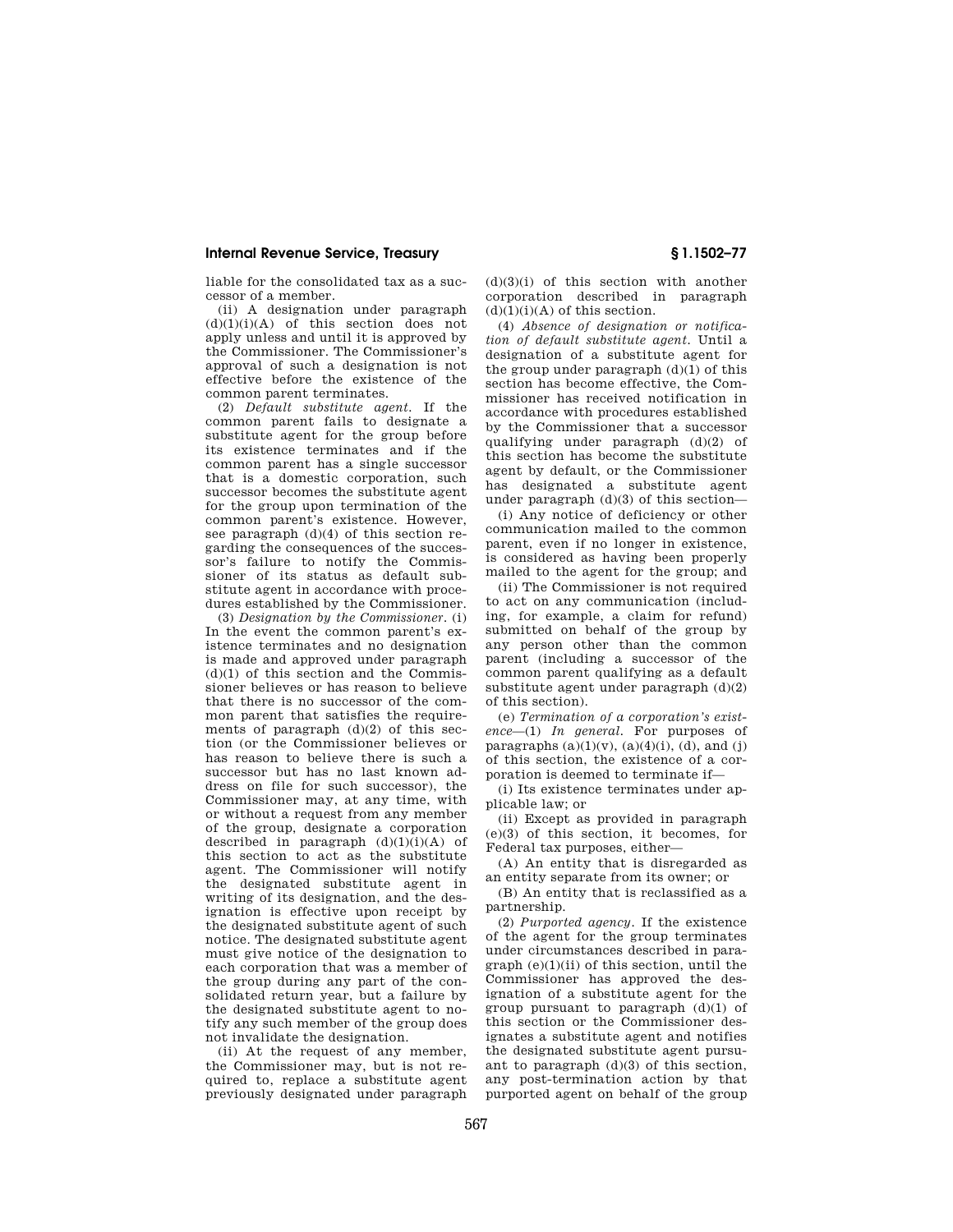has the same effect, to the extent necessary to avoid prejudice to the Commissioner, as if the agent's corporate existence had not terminated.

(3) *Exceptions where no eligible corporation exists.* (i) For purposes of the common parent's term as agent under paragraph  $(a)(4)(i)$  of this section and the term as agent of the substitute agent designated under paragraph (d) of this section, if a corporation either becomes disregarded as an entity separate from its owner or is reclassified as a partnership for Federal tax purposes, its existence is not deemed to terminate if the effect of such termination would be that no corporation remains eligible to serve as the substitute agent for the group's consolidated return year.

(ii) Similarly, for purposes of paragraph (d) of this section, an entity that is either disregarded as an entity separate from its owner or reclassified as a partnership for Federal tax purposes is not precluded from designation as a substitute agent merely because of such classification if the effect of the inability to make such designation would be that no corporation remains eligible to serve as the substitute agent for the group's consolidated return year.

(iii) Any entity described in paragraphs  $(e)(3)(i)$  or  $(ii)$  of this section that remains or becomes the agent for the group is treated as a corporation for purposes of this section.

(4) *Exception for section 338 transactions.* Notwithstanding section  $338(a)(2)$ , a target corporation for which an election is made under section 338 is not deemed to terminate for purposes of this section.

(f) *Examples.* The following examples illustrate the principles of this section. Unless otherwise indicated, each example addresses the question of which corporation is the proper party to execute a consent to waive the statute of limitations for Years 1 and 2 or the more general question of which corporation may be designated as a substitute agent for the group for Years 1 and 2. In each example, as of January 1 of Year 1, the P group consists of P and its two subsidiaries, S and S–1. P, as the common parent of the P group, files consolidated returns for the P

## **§ 1.1502–77 26 CFR Ch. I (4–1–10 Edition)**

group in Years 1 and 2. On January 1 of Year 1, domestic corporations S–2, U, V, W, W–1, X, Y, Z and Z–1 are not related to P or the members of the P group. All corporations are calendar year taxpayers. For none of the tax years at issue does the Commissioner exercise the authority under paragraph  $(a)(6)$  of this section to deal with any member separately. Any surviving corporation in a merger is a successor as described in paragraph  $(a)(1)(iii)$  of this section. Any notification to the Commissioner of the designation of the P group's substitute agent also contains a statement signed on behalf of the designated agent that it agrees to act as the group's substitute agent and, in the case of a successor, that it is primarily liable as a successor of a member. The examples are as follows:

*Example 1. Disposition of all group members.*  On December 31 of Year 1, P sells all the stock of S–1 to X. On December 31 of Year 2, P distributes all the stock of S to P's shareholders. P files a separate return for Year 3. Although P is no longer a common parent after Year 2, P remains the agent for the P group for Years 1 and 2. For as long as P remains in existence, only P may execute a waiver of the period of limitations on assessment on behalf of the group for Years 1 and 2.

*Example 2. Acquisition of common parent by another group.* The facts are the same as in *Example 1,* except on January 1 of Year 3, all of the outstanding stock of P is acquired by Y. P thereafter joins in the Y group consolidated return as a member of Y group. Although P is a member of Y group in Year 3, P remains the agent for the P group for Years 1 and 2. For as long as P remains in existence, only P may execute a waiver of the period of limitations on assessment on behalf of the P group for Years 1 and 2.

*Example 3. Merger of common parent—designation of remaining member as substitute agent.* On December 31 of Year 1, P sells all the stock of S–1 to X. On July 1 of Year 2, P acquires all the stock of S–2. On November 30 of Year 2, P distributes all the stock of S to P's shareholders. On January 1 of Year 3, P merges into Y corporation. Just before the merger, P notifies the Commissioner in writing of the planned merger and of its designation of S as the substitute agent for the P group for Years 1 and 2. S is the only member that P can designate as the substitute agent for both Years 1 and 2 because it is the only subsidiary that was a member of the P group during part of both years. Although S–2 is the only remaining subsidiary of the P group when P merges into Y, S–2 was a member of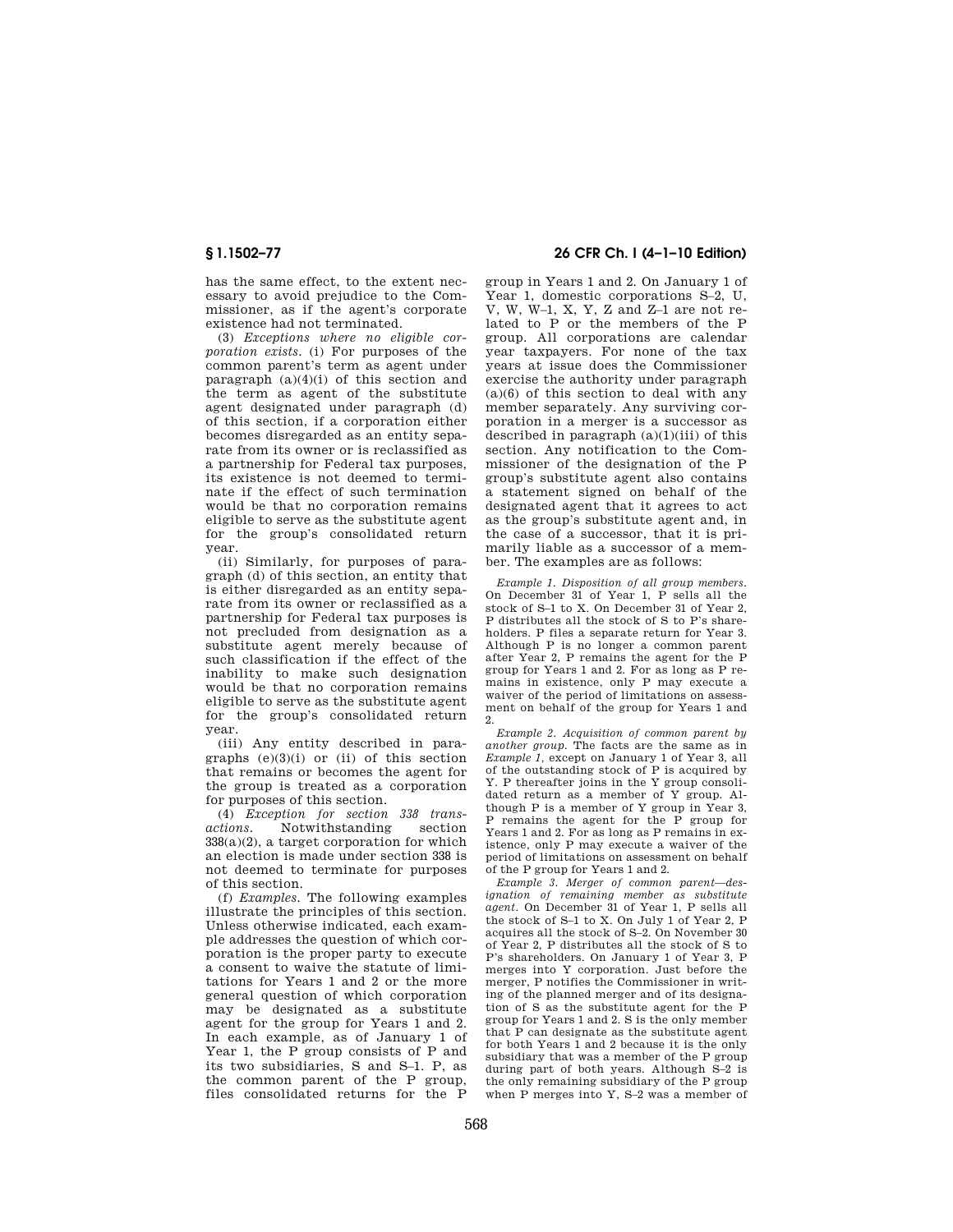the P group only in Year 2. For that reason, S–2 cannot be the substitute agent for the P group for Year 1. Alternatively, P could designate a different substitute agent for each year, selecting S or S–1 as the substitute agent for Year 1, and S or S–2 as the substitute agent for Year 2. P could also designate its successor Y as the substitute agent for both Years 1 and 2.

*Example 4. Forward triangular merger of common parent.* On January 1 of Year 3, P merges with and into Z–1, a subsidiary of Z, in a forward triangular merger described in section  $368(a)(1)(A)$  and  $(a)(2)(D)$ . The transaction constitutes a reverse acquisition under  $$1.1502-75(d)(3)(i)$  because P's shareholders receive more than 50% of Z's stock in exchange for all of P's stock. Just before the merger, P notifies the Commissioner in writing of the planned merger and its designation of Z–1, the corporation that will survive the planned merger, as the substitute agent of the P group for Years 1 and 2. Because Z– 1 will be P's successor (within the meaning of paragraph (a)(1) of this section) after the planned merger, P may designate Z–1 as the substitute agent for the P group for Years 1 and 2, pursuant to paragraph  $(d)(1)$  of this section. Alternatively, P could have designated S or S–1 as the substitute agent for the P group for Years 1 and 2. Although Z is the new common parent of the P group, which continues pursuant to §1.1502– 75(d)(3)(i), P may not designate Z as the substitute agent for Years 1 and 2 because Z was not a member of the group during any part of Years 1 or 2 and is not a successor of P or any other member of P group.

*Example 5. Reverse triangular merger of common parent.* On March 1 of Year 3, W–1, a subsidiary of W, merges into P, in a reverse triangular merger described in section  $368(a)(1)(A)$  and  $(a)(2)(E)$ . P survives the merger with W–1. The transaction constitutes a reverse acquisition under §1.1502– 75(d)(3)(i) because P's shareholders receive more than 50% of W's stock in exchange for all of P's stock. Under paragraph (a) of this section, P remains the agent for the P group for Years 1 and 2, even though the P group continues with W as its new common parent pursuant to §1.1502–75(d)(3)(i). Because the transaction constitutes a reverse acquisition, the P group is treated as remaining in existence with W as its common parent. Before March 2 of Year 3, P is the agent for the P group for Year 3. Beginning on March 2 of Year 3, W becomes the agent for the P group with respect to all of Year 3 (including the period through March 1) and subsequent consolidated return years. For as long as P remains in existence, P remains the agent of the P group under paragraph (a) of this section for Years 1 and 2, and therefore only P may execute a waiver of the period of limitations on assessment on behalf of the P group for Years 1 and 2.

*Example 6. Reverse triangular merger of common parent-subsequent spinoff of common parent.* The facts are the same as in *Example 5,*  except that on April 1 of Year 4, in a transaction unrelated to the Year 3 reverse acquisition, P distributes the stock of its subsidiaries S and S–1 to W, and W then distributes the stock of P to the W shareholders. Beginning on March 2 of Year 3, W becomes the agent for the P group with respect to Year 3 (including the period through March 1) and subsequent consolidated return years. Although P is no longer a member of the P group after the Year 4 spinoff, P remains the agent for the P group under paragraph (a) of this section for Years 1 and 2. Thus, for as long as P remains in existence, only P may execute a waiver of the period of limitations on assessment on behalf of the P group for Years 1 and 2.

*Example 7. Qualified stock purchase and section 338 election.* On March 31 of Year 2, V purchases the stock of P in a qualified stock purchase (within the meaning of section 338(d)(3)), and V makes a timely election pursuant to section 338(g) with respect to P. Although section  $338(a)(2)$  provides that P is treated as a new corporation as of the beginning of the day after the acquisition date for purposes of subtitle A, paragraph (e)(4) of this section provides that P's existence is not deemed to terminate for purposes of this section notwithstanding the general rule of section 338(a)(2). Therefore, the election under section 338(g) does not result in a termination of P under paragraph (e) of this section, and new P remains the agent of the P group for Year 1 and the period ending March 31 of Year 2 (short Year 2). For as long as new P remains in existence, only new P may execute a waiver of the period of limitations on assessment on behalf of the P group for Year 1 and short Year 2.

*Example 8. Fraudulent conveyance of assets.*  On March 15 of Year 2, P files a consolidated return that includes the income of S and S– 1 for Year 1. On December 1 of Year 2, S–1 transfers assets having a fair market value of \$100x to U in exchange for \$10x. This transfer of assets for less than fair market value constitutes a fraudulent conveyance under applicable state law. On March 1 of Year 5, P executes a waiver extending to December 31 of Year 6 the period of limitations on assessment with respect to the group's Year 1 consolidated return. On February 1 of Year 6, the Commissioner issues a notice of deficiency to P asserting a deficiency of \$30x for the P group's Year 1 consolidated tax liability. P does not file a petition for redetermination in the Tax Court, and the Commissioner makes a timely assessment against the P group. P, S and S-1 are all insolvent and are unable to pay the deficiency. On February 1 of Year 8, the Commissioner sends a notice of transferee liability to U, which does not file a petition in the Tax Court. On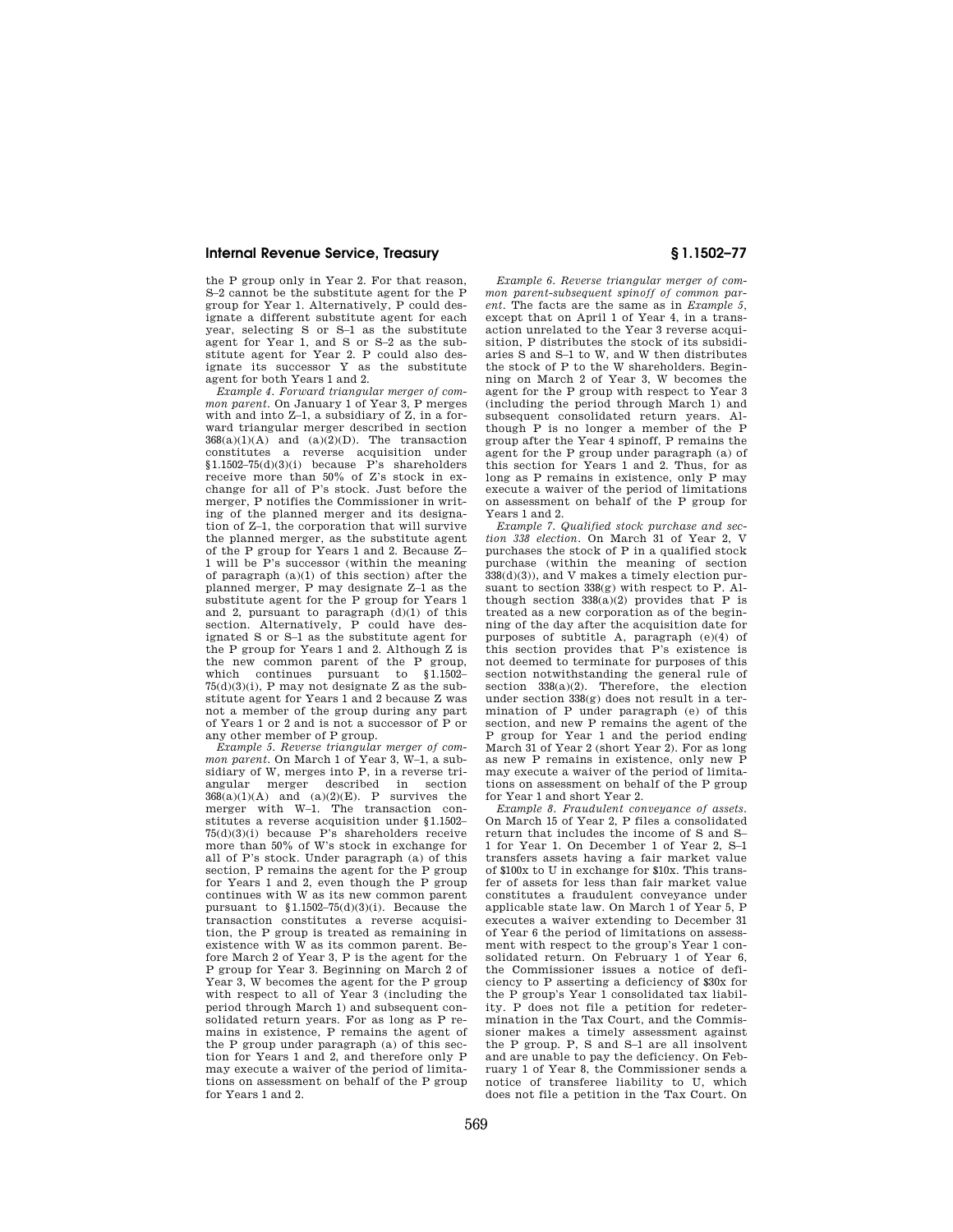August 1 of Year 8, the Commissioner assesses the amount of the P group's deficiency against U. Under section 6901(c), the Commissioner may assess U's transferee liability within one year after the expiration of the period of limitations against the transferor S–1. By operation of section 6213(a) and 6503(a), the issuance of the notice of deficiency to P and the expiration of the 90-day period for filing a petition in the Tax Court have the effect of further extending by 150 days the P group's limitations period on assessment from the previously extended date of December 31 of Year 6 to May 30 of Year 7. Pursuant to paragraph  $(a)(1)(y)$  of this section, the waiver executed by P on March 1 of Year 5 to extend the period of limitations on assessment to December 31 of Year 6 and the further extension of the P group's limitations period to May 30 of Year  $\bar{7}$  (by operation of sections 6213(a) and 6503(a)) have the derivative effect of extending the period of limitations on assessment of U's transferee liability to May 30 of Year 8. By operation of section 6901(f), the issuance of the notice of transferee liability to U and the expiration of the 90-day period for filing a petition in the Tax Court have the effect of further extending the limitations period on assessment of U's liability as a transferee by 150 days, from May 30 of Year 8 to October 27 of Year 8. Accordingly, the Commissioner may send a notice of transferee liability to U at any time on or before May 30 of Year 8 and assess the unpaid liability against U at any time on or before October 27 of Year 8. The result would be the same even if S–1 ceased to exist before March 1 of Year 5, the date P executed the waiver.

(g) *Cross-reference.* For further rules applicable to groups that include insolvent financial institutions, see §301.6402–7 of this chapter.

(h) *Effective date*—(1) *Application*—(i) *In general.* This section applies with respect to taxable years beginning on or after June 28, 2002.

(ii) *Election to apply for prior taxable years.* Notwithstanding paragraphs  $(h)(1)(i)$  and  $(h)(2)$  of this section, the common parent may elect to apply paragraph  $(d)(1)$  of this section in lieu of §1.1502–77A(d) in designating a substitute agent for taxable years beginning before June 28, 2002. The common parent makes such an election by expressly referring to the election under this paragraph  $(h)(1)(ii)$  in notifying the Commissioner of the designation of the substitute agent. Once made, such election applies to any subsequent designation of a substitute agent for the

## **§ 1.1502–77 26 CFR Ch. I (4–1–10 Edition)**

consolidated return year(s) subject to the election.

(2) *Prior law.* For taxable years beginning before June 28, 2002, see §1.1502– 77A.

(3) *Designation of a domestic substitute agent*—(i) *In general.* The provisions of paragraphs  $(e)(1)$  and  $(j)$  of this section apply to taxable years for which the consolidated Federal income tax return is due (without extensions) after July 23, 2007.

(ii) *Prior law.* For taxable years for which the consolidated Federal income tax return is due (without extensions) on or before July 23, 2007, see §1.1502– 77(e)(1) as contained in the 26 CFR part 1 edition revised as of April 1, 2007. For taxable years for which the consolidated Federal income tax return is due (without extensions) after March 14, 2006, and on or before July 23, 2007, see §1.1502–77T as contained in the 26 CFR part 1 edition revised as of April 1, 2007.

(i) [Reserved]

(j) *Designation by Commissioner if common parent is treated as a domestic corporation under section 7874 or section 953(d)*—(1) *In general.* If the common parent is an entity created or organized under the law of a foreign country and is treated as a domestic corporation by reason of section 7874 (or regulations under that section) or a section 953(d) election (a foreign common parent), the Commissioner may at any time, with or without a request from any member of the group, designate another member of the group to act as the agent for the group (a domestic substitute agent) for any taxable year for which the consolidated Federal income tax return is due (without extensions) after July 23, 2007, and the foreign common parent would otherwise be the agent for the group. For each such year, the domestic substitute agent will be the sole agent for the group even though the foreign common parent remains in existence. The foreign common parent ceases to be the agent for the group when the Commissioner's designation of a domestic substitute agent becomes effective. The Commissioner may designate a domestic substitute agent for the term of a single taxable year, multiple years, or on a continuing basis.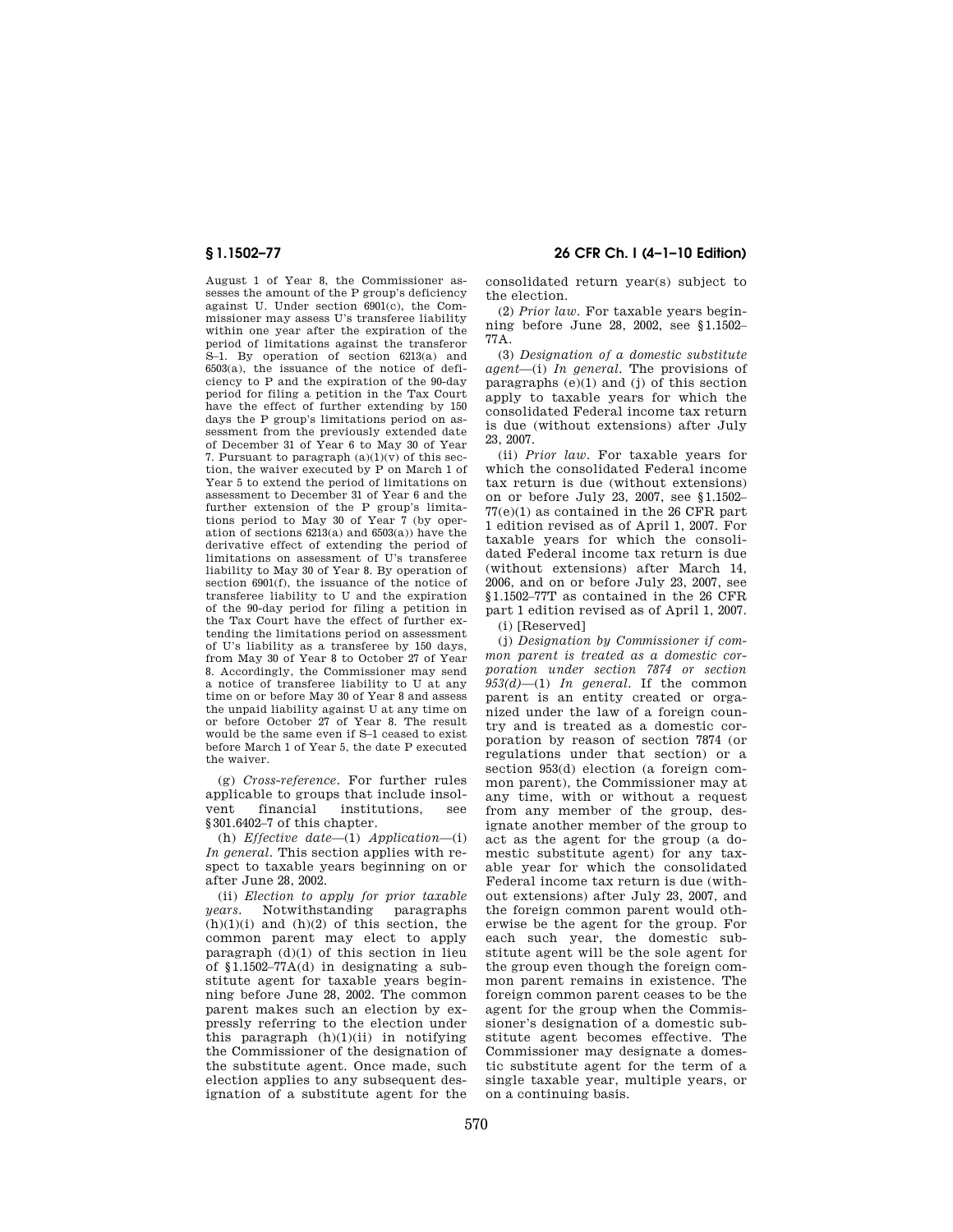(2) *Domestic substitute agent.* The domestic substitute agent, by designation or by succession, shall be a domestic corporation described in paragraph  $(d)(1)(i)(A)$  of this section (determined without regard to section 7874, a section 953(d) election or section 1504(d)).

(3) *Designation by the Commissioner.*  The Commissioner will notify the domestic substitute agent in writing by mail or faxed transmission of the des-<br>ignation The domestic substitute ignation. The domestic agent's designation is effective on the earliest of the 14th day following the date of a mailing, the 4th day following a faxed transmission, or the date the Commissioner receives written confirmation of the designation by a duly authorized officer of the domestic substitute agent (within the meaning of section 6062). The domestic substitute agent must give notice of its designation to the foreign common parent and each corporation that was a member of the group during any part of any consolidated return year for which the domestic substitute agent will be the agent. A failure of the domestic substitute agent to notify the foreign common parent or any member of the group does not invalidate the designation. The Commissioner will send a copy of the notification to the foreign common parent, and if applicable, to any domestic substitute agent the designation replaces; a failure to send a copy of the notification does not invalidate the designation.

(4) *Term of agency*—(i) *Taxable years for which domestic substitute agent is the agent.* If the Commissioner designates a domestic substitute agent for one or more taxable years, unless the designation is expressly limited to such term, such domestic substitute agent will continue as the group's sole agent for subsequent taxable years until the domestic substitute agent ceases to be a member of the continuing group, is replaced by a new domestic common parent (as provided in paragraph  $(j)(4)(iv)(A)$  of this section), is replaced by the Commissioner, or is replaced by a default substitute agent (as provided in paragraph  $(j)(5)(ii)$  of this section). If during the course of a consolidated return year the domestic substitute agent ceases to be a member of the continuing group or is replaced, it shall

no longer act as agent for such taxable year or subsequent taxable years in any matter.

(ii) *Continuing agency for prior taxable years.* Unless replaced by a default substitute agent (as provided in paragraph  $(j)(5)(ii)$  of this section) or by the Commissioner, the domestic substitute agent at the end of a taxable year of the group will remain the agent for such year until its existence terminates, even if the group subsequently ceases to exist or the domestic substitute agent subsequently ceases to be a member of the group.

(iii) *Replacement of a §1.1502–77(d)(1) agent.* If, pursuant to paragraph  $(d)(1)$ of this section, the common parent of the group designates a foreign common parent as the agent for the group for any taxable year, the Commissioner may, at any time, designate a domestic substitute agent to replace the foreign common parent, even if the Commissioner approved the terminating common parent's designation.

(iv) *Group continues with a new common parent*—(A) *Year the new common parent becomes the common parent.* If the group has a domestic substitute agent and the group continues in existence with a new common parent during a consolidated return year, and such new common parent is a domestic corporation (determined without regard to section 7874 or a section 953(d) election), the domestic substitute agent at the beginning of the year is the agent for the group through the date of the transaction in which the new common parent becomes the common parent, and the new common parent becomes the agent for the group beginning the day after the transaction, at which time it becomes the agent for the group with respect to the entire consolidated return year (including the period through the date of the transaction) and the former domestic substitute agent will no longer be the agent for the group for that year.

(B) *Years preceding the year the new common parent becomes the common parent.* If after the Commissioner's designation of a domestic substitute agent the group remains in existence with a new common parent, and such new